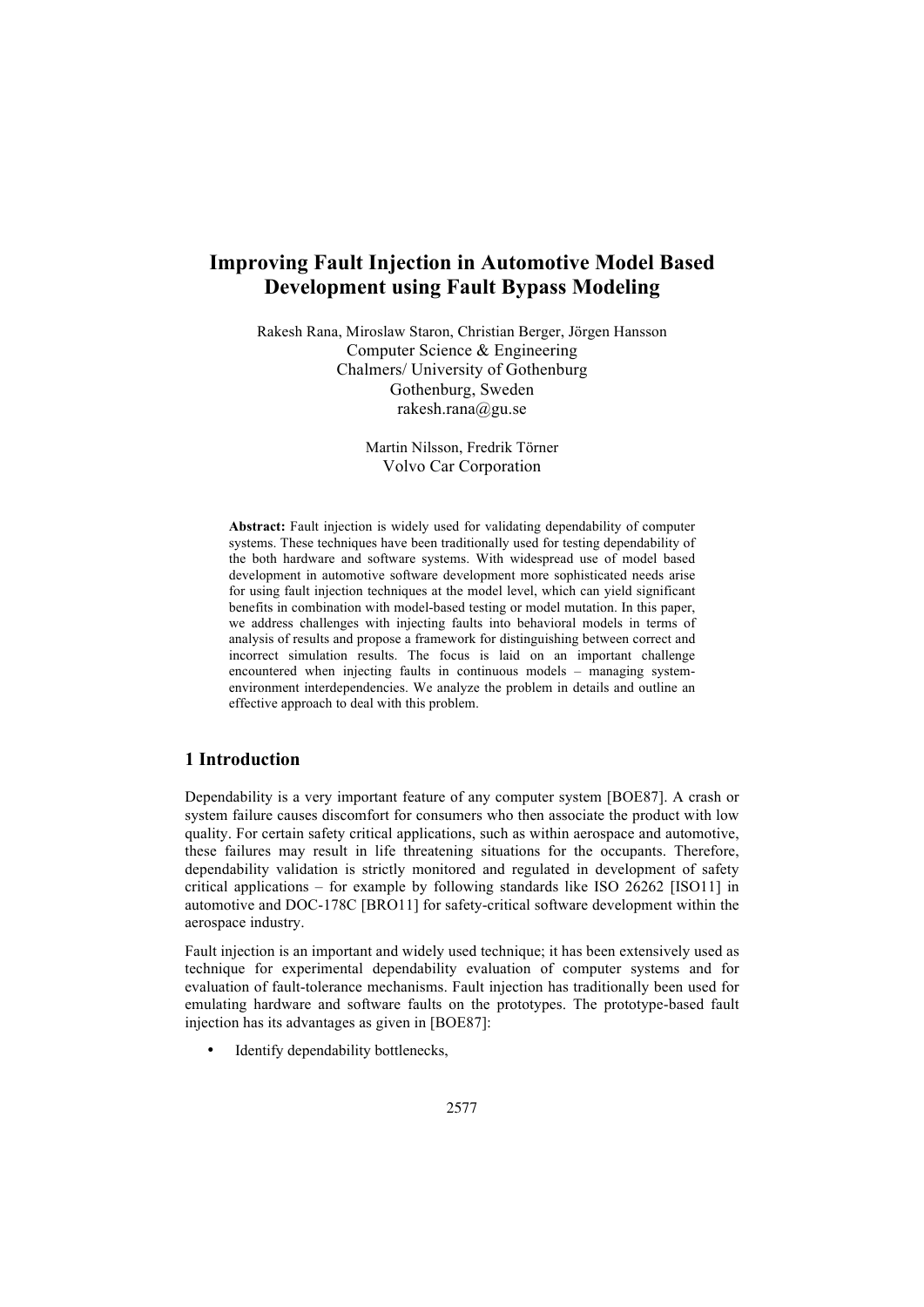- Study system behavior in the presence of faults,
- Determine the coverage of error detection and recovery mechanisms, and
- Evaluate the effectiveness of fault tolerance mechanisms (such as reconfiguration schemes) and performance loss.

Alongside the evolution of requirements for dependability, software product development methodologies have significantly changed over last decade. Model Based Development (MBD) has been embraced widely as preferred tool for developing software systems. Many sectors such as aerospace and automotive domain today widely use MBD for new software/function development [MST12]. As a consequence of this widespread use of MBD, code generation has also gained momentum in these industries and Model Based Testing (MBT) alongside with it. Traditional software development within automotive and many other domains can be approximated to the established Vmodel. In this model of software/product development, testing is heavily focused on the right side, which leads to most defects being discovered late in the development process; however MBD has the potential of shifting some of the effort spent on Verification  $\&$ Validation (V&V) to the left arm of V-model, i.e. by allowing testing of models at early development phases some of the defects can be detected much sooner, this shift could save significant amount of resources/cost for the projects [BOE87] and also reduce development time.

Megen and Meyerhoff in their study [MM95] showed that about 50% of defects detected during testing are found in test preparation, an activity which does not depend on the executable code. Still previous case studies within the automotive domain, peak in open defects is observed during the late stages of software development just before the release dates [MST12]. These observations suggest that by using MBD and through testing models early in the development phase, a possibility exists for shifting the open defect peak from the right-hand side (close to release) towards earlier phases of the project. This shifting of defect detection to the left (early detection) can provide better opportunity for the teams to react early upon problems and thus avoid late defects. MBD offers an important advantage with respect to early testability – the executable models can be simulated to verify and validate the functionality at a very early stage of development process. And by using fault injection in these behavioural models, dependability measurements can also be done very early on; robust, high fault-tolerant models thus can be identified and developed. The functional and logical errors can also be identified early in the development process, thereby saving development time and costs significantly.

For a majority of software functions developed within automotive and other domains – real time behaviour is an important factor and often test cases depend on the system behaviour [BK06]. One way to test the complex functional behaviour of such systems in real time is to use closed loop testing of models with continuous signals, but testing systems with continuous signals is poorly supported by existing test methods which are generally data-driven [BK06]. Two major obstacles for testing behavioural/functional models of software systems in a closed loop configuration with continuous signals using fault injection techniques are:

Realistic environment modelling, and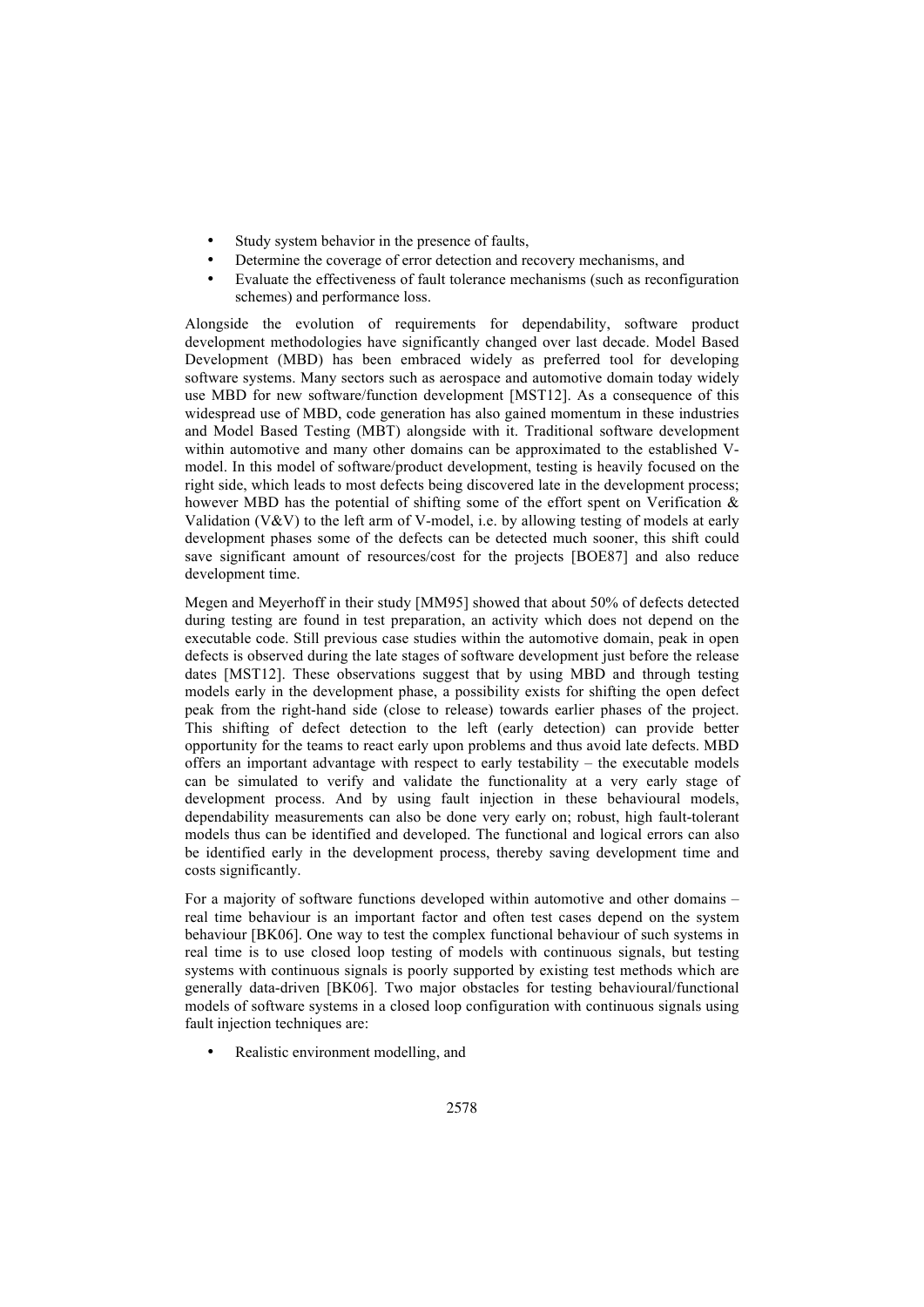• Obtaining realistic system response in presence of injected faults to correctly differentiate between normal system behaviour from system failure.

With regard to the first obstacle, most industrial domains currently using MBD on large extent are either using or are developing virtual environmental models, which are capable of simulating full system and environment conditions that are very close to real<br>ones. These models are intended not only to aid and accelerate new intended not only to conceptual/functional development, but also to test developed functional models in MIL (Model in Loop) testing for possible logical errors [VBRE07]. Development of these extensive environmental models addresses the first challenge.

In this paper we take a closer look at the second obstacle (b) and propose a framework to overcome it. The rest of this paper is structured as follows. In the next part (section 2) we provide an overview of fault injection techniques, which is followed by a discussion on related work in section 3. In section 4, we describe and analyse the problem with injecting faults on behavioural models using an example. Section 5 introduces the proposed solution to the described problem followed by conclusions in section 6.

# **2 Fault Injection**

A system may not always perform as intended or expected. The causes and consequences of system performance deviations from the expected function are referred as factors of dependability. Dependability evaluation involves study of failures and errors. Important aspects of dependability are defined comprehensively in work by Avizienis et al. [ALR01]. Dependability is particularly important when system/software being developed is safety critical, where failure can cause serious hazard or loss of life. Functional safety standards such as IEC-61508 [SVET10] mandate use of fault injection technique for system development, while it is recommended or highly recommended in automotive safety standard ISO 26262 [FAG02].

Based on injection of faults to the actual hardware/prototype or on its model, fault injection techniques can be classified as physical or simulation-based. While based on the implementation of fault injection mechanisms, the techniques can be classified as hardware-implemented fault injection (HIFI) or software-implemented fault injection (SWIFI) techniques. A brief overview of fault injection techniques is provided here whereas a more detailed description on different fault injection techniques, their advantages, drawbacks and important tools is presented in [HTI97], [ZAV04].

In hardware-based fault injection, faults are injected at the physical level by controlling the environment parameters. Faults may be injected by injecting voltage sags, disturb the power supply, heavy ion radiation, electromagnetic interference etc., while softwarebased fault injection refers to techniques that inject faults by implementing it in the software. Different types of faults can be injected with software based fault injection for example register and memory faults, error conditions and flags, irregular timings, missing messages, replays, corrupted memory etc. For using fault injection techniques where target is a software application, fault injector may be inserted within the application or it can also be inserted between the target and operating system, while in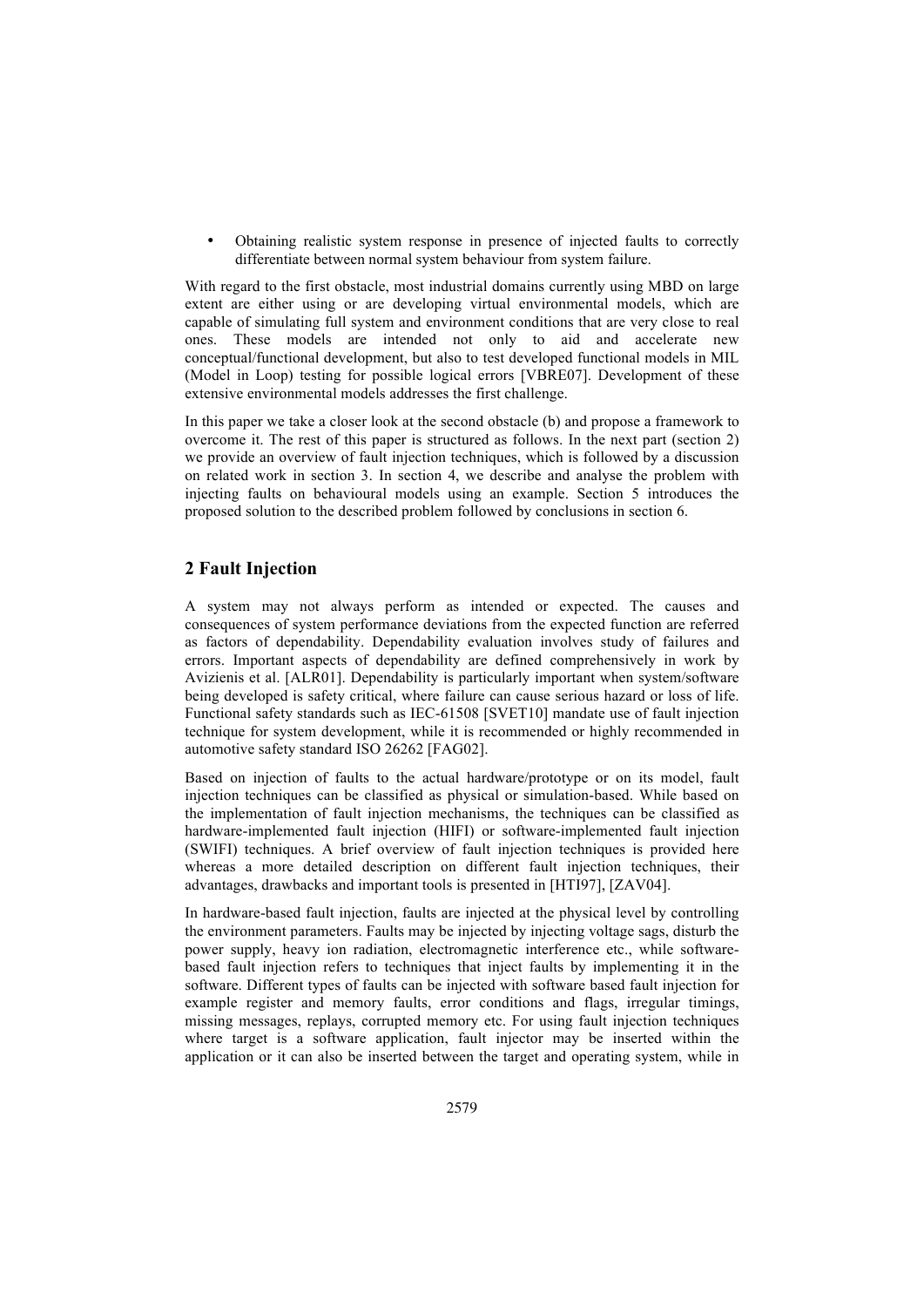case where the target is the operating system, fault injector used have to be embedded within it itself [Boe87]. Software-based fault injection techniques can be classified into compile-time faults or run-time faults based on when the faults are injected. Software implemented fault injection methods can be adapted to inject faults on various trigger mechanisms such as exception, traps, time-out, code-modification etc.

| ISO 26262 Chapter        |                                                              | <b>Reference to recommendation</b>                                                                                                                                                                                             |
|--------------------------|--------------------------------------------------------------|--------------------------------------------------------------------------------------------------------------------------------------------------------------------------------------------------------------------------------|
| $\overline{4}$           | Hardware-software<br>integration and<br>testing              | $\cdot$ Table 5 — Correct implementation of technical safety requirements at the<br>hardware-software level.<br>$\cdot$ Table 8 — Effectiveness of a safety mechanism's diagnostic coverage at<br>the hardware-software level. |
|                          | System integration<br>and testing                            | $\cdot$ Table 10a — Correct implementation of functional safety and technical<br>safety requirements at the system level<br>$\cdot$ Table 13b — Effectiveness of a safety mechanism's failure coverage at the<br>system level  |
|                          | Vehicle integration<br>and testing                           | $\cdot$ Table 15 — Correct implementation of the functional safety requirements<br>at the vehicle level<br>$\cdot$ Table 18 — Effectiveness of a safety mechanism's failure coverage at the<br>vehicle level                   |
| $\overline{\mathcal{L}}$ | Hardware integration<br>and testing                          | $\cdot$ Table 11 — Hardware integration tests to verify the completeness and<br>correctness of the safety mechanisms implementation with respect to the<br>hardware safety requirements                                        |
| 6                        | Software unit testing<br>Software integration<br>and testing | $\cdot$ Table 10 — Methods for software unit testing<br>$\cdot$ Table 13 — Methods for software integration testing                                                                                                            |

TABLE 1: ISO 26262 RECOMMENDATION FOR USING FAULT INJECTION TECHNIQUES

On the other hand, simulation-based fault injection [ZAV04] involves constructing a simulation model of given hardware using hardware description languages such as VHDL and faults are injected into these models during simulation. Two important approaches to inject faults within simulation-based techniques are:

- Those that need modification to VHDL code, and
- Those that use modified simulation tools using built-in commands of VHDL simulators.

Simulation-based fault injection techniques have been quite powerful and widely used for hardware models, though their application on behavioural models for software artifacts has been limited.

# **3 Related Work**

While MBD has been widely adopted as the development methodology in automotive domain, quality assurance of MBD is still not well supported. Bringmann and Kramer [BK06] suggest that in practice only a few automotive domain-specific model based testing procedures are available, the applied test methods and tools are often proprietary, ineffective and require significant resource input in form of effort and money. They highlight the main requirements for successful automotive model based testing some of which are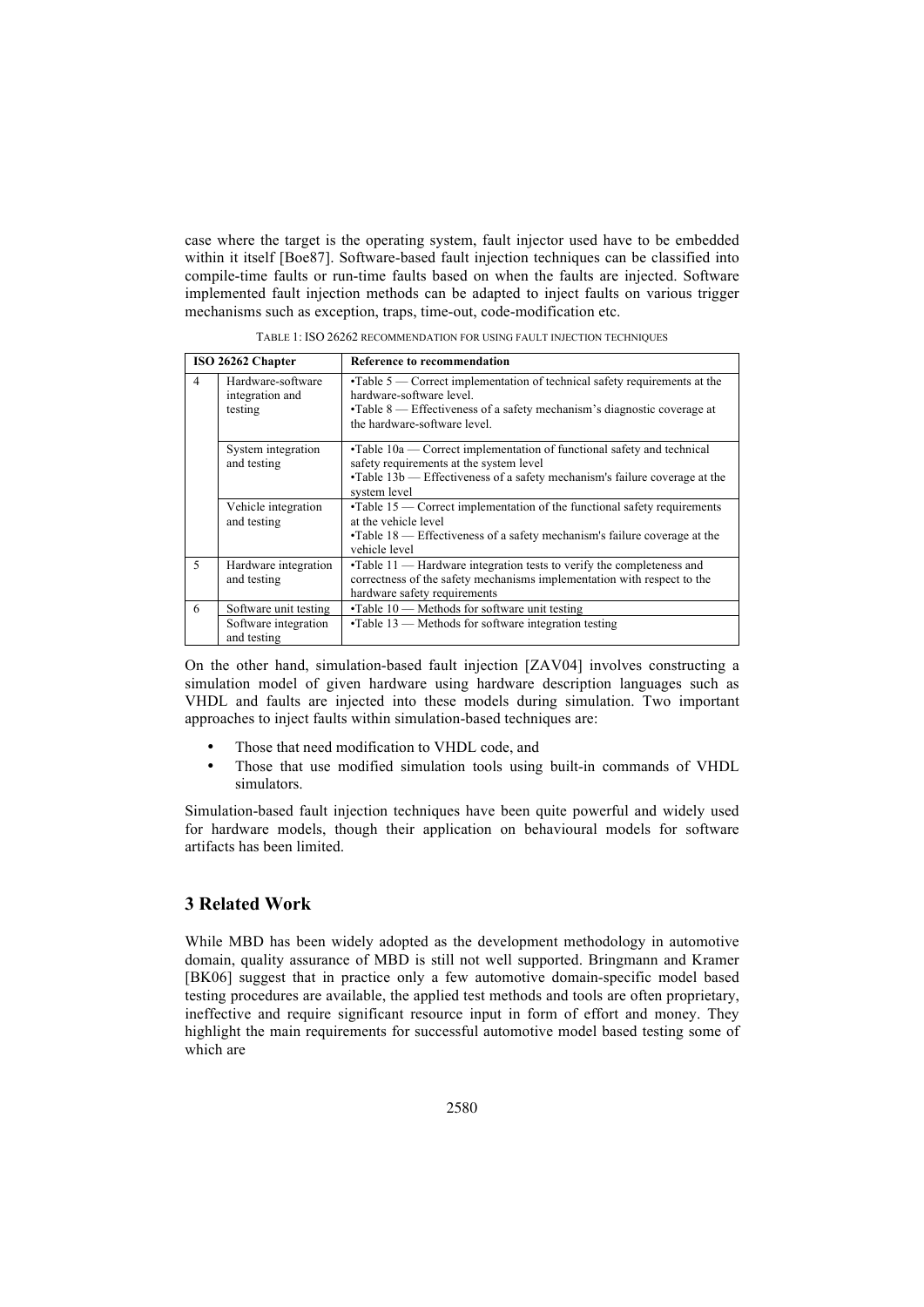- Reactive testing/ closed loop testing
- Real-time issues and continuous signals
- Testing with continuous signals

The authors also introduced TPT (Time Partition Testing) as a model based testing approach, its test cases can be used on different test platforms and can be executed in real time. Lamberg et al. [LBE04] also describes a systematic way of testing embedded software for automotive electronics, the process referred to as MTest allows modelbased testing in early function and software development, but it does not use or suggest using fault injection for dependability evaluation. In this paper we introduce the fault bypass modelling (FBM) framework that addresses same requirements to allow closed loop testing with continuous signals but at model level under fault injection conditions.

Techniques for injecting faults into system models have been developed and evaluated in ESACS [ESACS] and ISAAC [ABB06] projects using SCADE (Safety-Critical Application Development Environment) modelling language to simulate hardware failure scenarios, these techniques were applied to identify fault combinations that lead to safety case violations. In [VBRE07] a model-implemented fault injection plug-in to SCADE called FISCADE is introduced which can replace original operators by fault injection nodes. During execution FISCADE controls the SCADE simulator to execute the model, inject the fault and log the results. Model based software implemented fault injection techniques have also been used for dependability evaluation of automotive functions such as in [JH05]; our work complements these earlier works by presenting a framework to manage system-environment interdependencies under fault injection conditions.

A further attempt to use fault injection techniques for software functional model evaluation is done with development of MODIFI tool [SVET10]. MODIFI (or MODel-Implemented Fault Injection tool) extends the fault injection methodology to behaviour models in Simulink. The tool allows for introducing single or multiple point faults on behavioural models, the fault tolerant system properties are studied by analysing faults leading to failure. But injecting faults in behavioural models is not same as injecting faults in physical hardware prototypes or their models; the interdependencies between the system and their environment may lead to inconsistent simulation results under fault injection modes. FBM offers a solution in form of fault bypass principle to the single factor causing incorrect system behaviour under fault injection mode for behavioural models.

# **4 Problem Analysis**

Fault injection techniques are very useful to test the robustness and dependability of systems. The methodology is straightforward; however in practice for behavioural models, systems are not passively related to their environment. The relationship between system and its environment is active, which means that there are feedback loop(s) between the system and the environment. In such cases a fault injected into the system does not necessarily gives the output which is purely the property of that system, for system-environment models, any change in input of the system not only affects the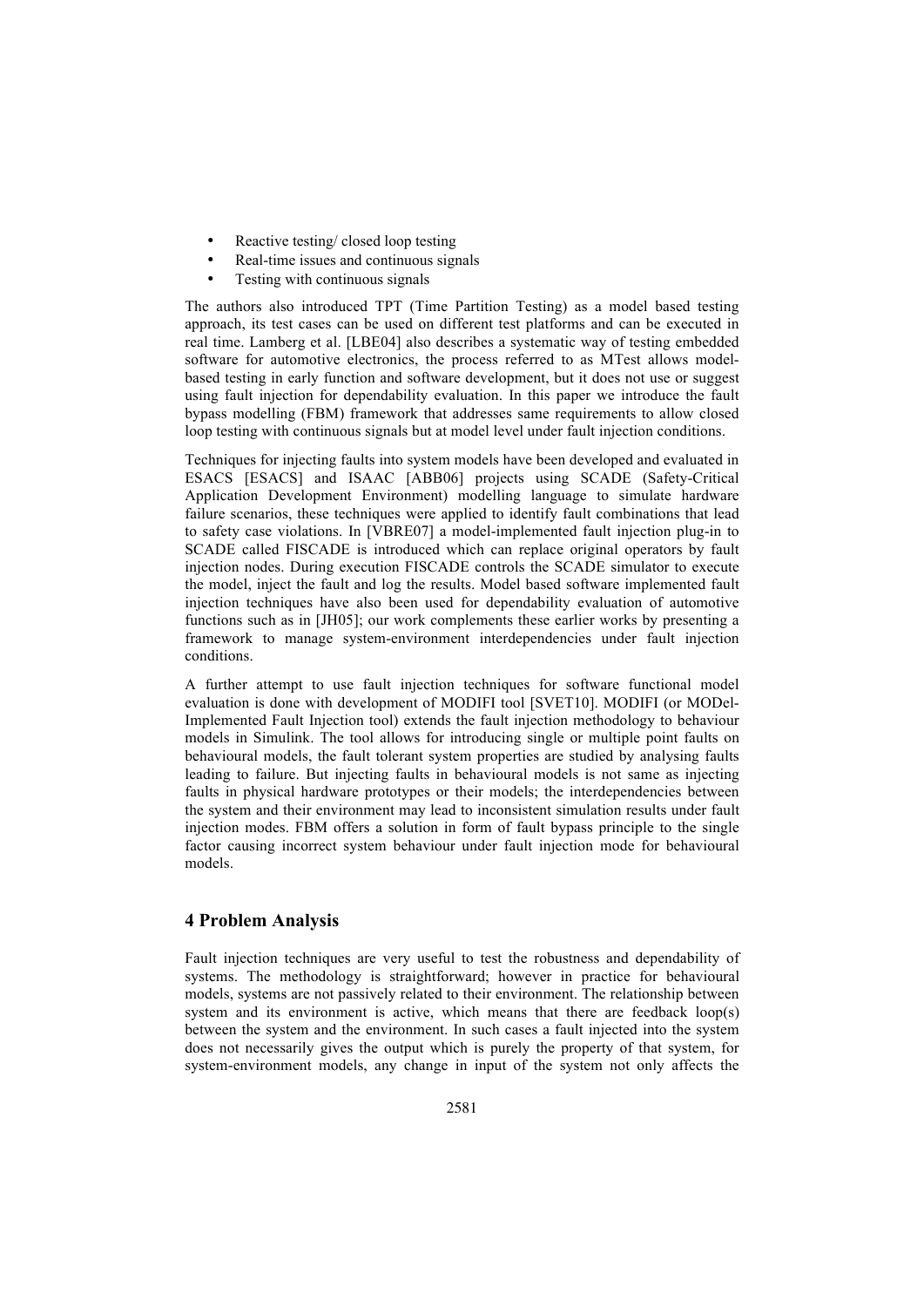system itself, but can also influence its environment which is again fed back to the system through single or multiple feedback loops. In continuous models it often results in unrealistic triggers/control values from system to its environment and in turn wrong/unnatural values for environment parameters to the system. Thus the outputs in these cases are unreliable making it difficult to distinguish between a correct system behaviour and system failure. We take a closer look on this problem with an example from automotive domain, the ABS.



### **4.1 CASE: ABS (Anti-Lock Braking System)**

*Figure 1: Simple ABS model representation in Simulink based on [17]. In this model wheel speed and vehicle*  speed is used to calculate the relative slip value, which is compared against the desired set value of relative *slip (for maximum traction). The ABS controller (here embedded within the Wheel Speed block) activates/releases brake pressure according to anti-lock principle when relative slip value is different from desired slip value; rest of the blocks in the model are used to simulate the dynamics of a moving vehicle.*

ABS system takes a given vehicle speed and the wheel speeds from different sensors on board the vehicle (its environment), the system uses these inputs to calculate relative slip value at each wheel. Based on this relative slip value a control signal is generated which controls the activation/deactivation of brake pressure valve in accordance to Anti-lock braking principle. A simplistic example of single wheel ABS system model in Simulink is presented in figure 1. (For detailed component description and working of model, refer to [Sim12]). The same system can be represented in a simplified form, which separates the elements of ABS system from its environment. The environment is collective term to represent the functions/parameters that are needed to simulate the system.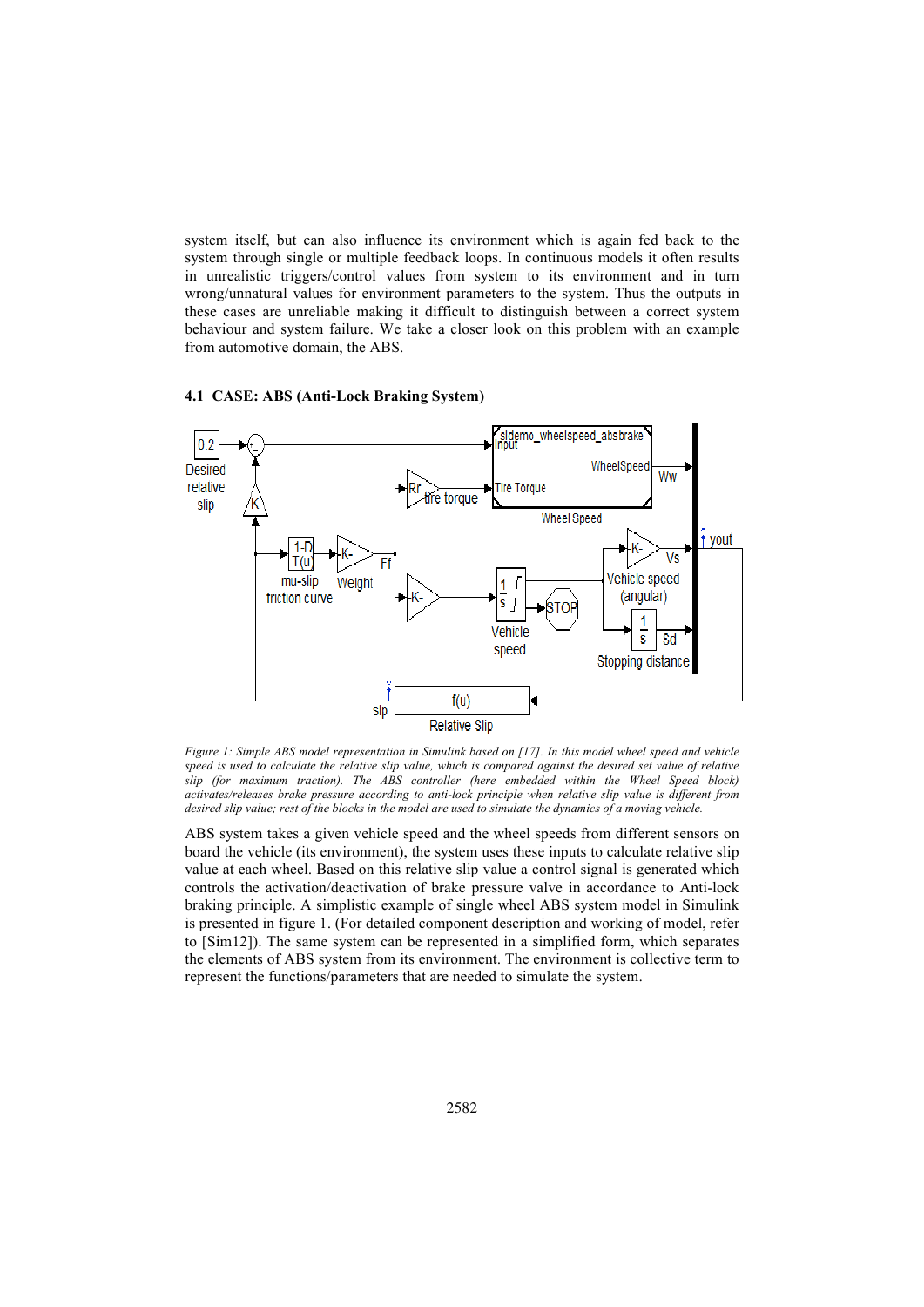

Figure 2: ABS model represented in System-Environment configuration. The ABS system takes input of Vehicle Speed (vs\_in) and Wheel Speed (ws\_in) as its input, calculates the relative slip value (RS) and using anti-lock braking principle outputs a control signal (ctrl\_sig\_out), which is used to control the braking force applied. For correctly executing the environment model, the relative slip value is also taken from system (RS\_out), which introduces a superficial feedback loop in this case.

Executing the system-environment model to verify ABS functionality gives the following outputs describing vehicle speed, wheel speed which matches to expected output of ABS functionality (refer to figure 3). Solid lines represent Vehicle speed, while dashed lines are used for wheel speed.



Vehicle and wheel speed with & without ABS

*Figure 3: Vehicle and wheel speed with and without ABS system (solid lines represent vehicle speed while dotted lines, the wheel speeds). Note: The stopping times here are for illustrative and comparative purpose only (the given model simulates vehicle dynamics but all input parameters to this simulation do not correspond to any real vehicle model).*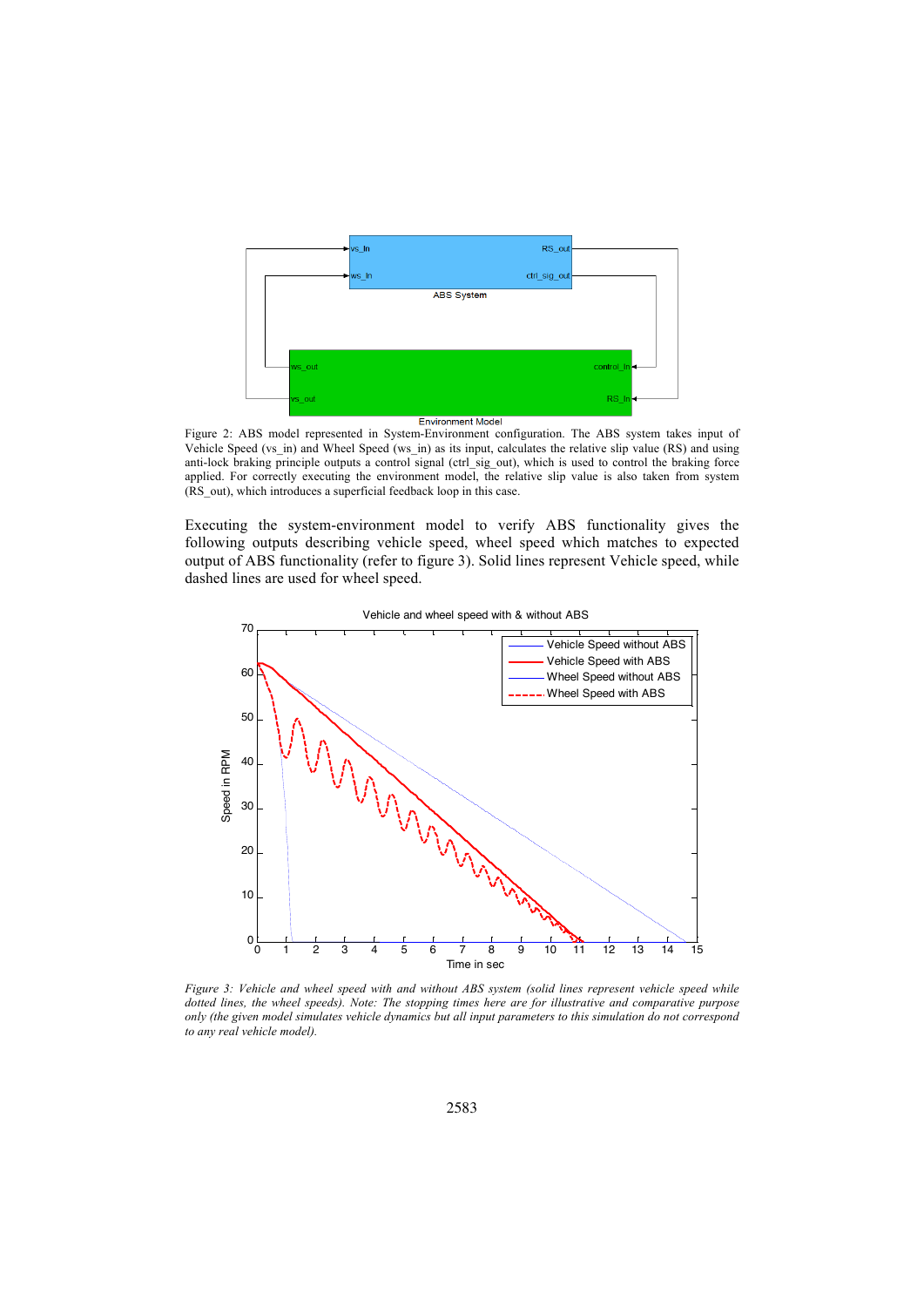

*Figure 4: Stopping distance with and without ABS system shows decrease in stopping distance by about 22 meters.*

Vehicle and wheel speed without an ABS system shows wheel locking at about  $t=1.2$  sec and vehicle taking about 14.5sec to come to a standstill from the point of brakes application, while with the use of ABS system the wheel locking is prevented due to ABS system response and vehicle is stopped approximately at  $t=1$  sec. Also one can verify the reduction in stopping distance obtained by suing the ABS system compared to one without it, indicated here in figure 4.

#### **4.2 Naïve fault injector**

In Figure 5 we show an additional block - the fault injector - capable of generating different faults and injecting them into the input or the output signals of our ABS system. The fault injector can be used to inject faults both at the input signal and the output signals of system to evaluate fault tolerant capacity of given system implementation and also to study the system's behaviour/characteristics under these conditions. To simulate a situation where a wheel speed sensor is faulty, we inject a fault at wheel speed signal. For example injecting a fault by adding a high pulse starting at  $t=6$  sec, this high constant pulse injection simulates a real condition approximation where the sensor relays permanently high value as its output signal due to a fault/sensor failure. The resulting vehicle and wheel speed of our system-environment model simulation under given fault condition is presented in Figure 6. Under the given state/scenario, model simulation shows vehicle speed increasing exponentially starting at t=6sec (the instant of fault injection) which is unrealistic. It is understandable that in a real system even if the wheel sensor would provide a faulty signal to ABS system due to malfunctioning, the vehicle would stop under normal braking conditions. But due to feedback loop between the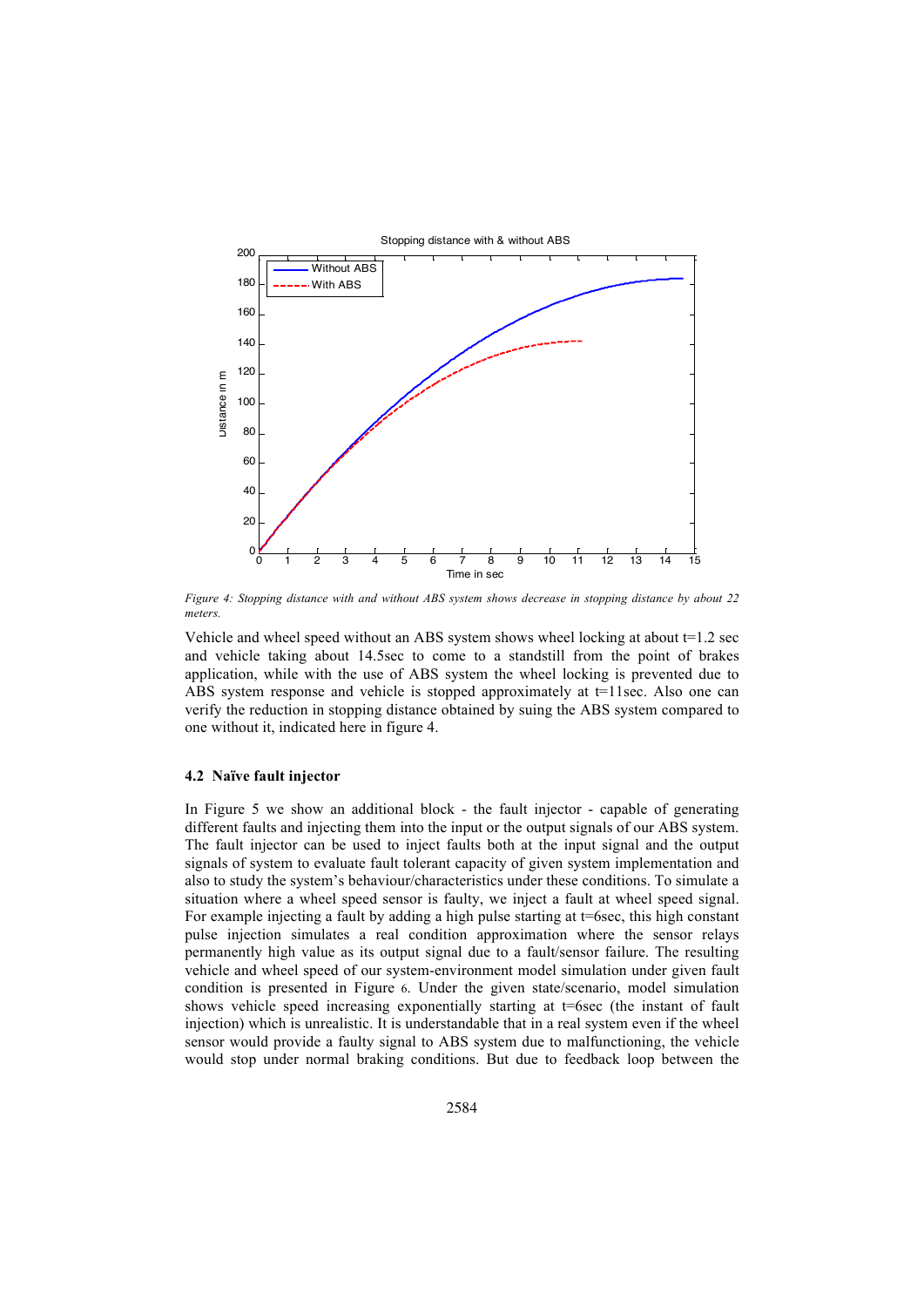system and environment we get wrong results - making it difficult to evaluate/study the correct system behaviour in presence of faults, at least in an automated manner.



**Environment Model** 

*Figure 5: ABS system-environment model representation in Simulink with fault injector setup.*



Vehicle and wheel speed with fault injection

*Figure 6: Vehicle and wheel speed with ABS system with fault injection.*

One solution under such a situation, which is also widely used in the industry, is to use open loop discrete models instead of closed loop continuous models. The open loop testing is represented in Figure 7.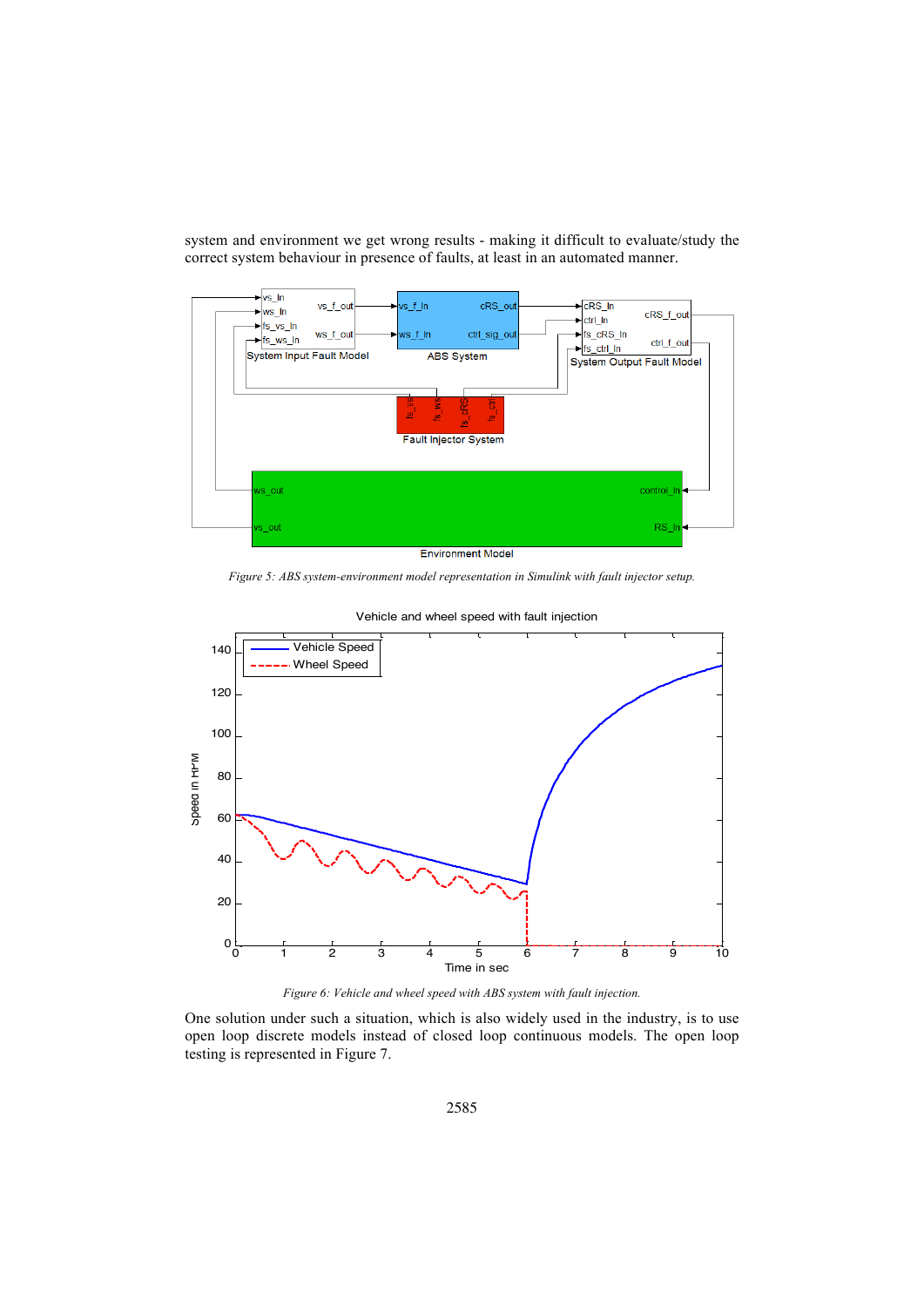

*Figure 7: ABS system in open loop discrete model configuration.*

Scripts are used to provide recorded data as input, while the output is saved as data file and compared to reference/expected output. The major limitation with such testing is that it's limited by the availability of recorded sensors data as well as need to have the correct output for reference purposes. Thus to test systems under conditions where the input and output data is already not available or if a new functionality is developed or existing system configuration changed, the input/output data may not be available and thus this type of testing unfeasible. Closed loop continuous models do not suffer from these limitations.

# **5 Fault Bypass Modeling (FBM)**

Having described the problem in simple terms we analyze why we observe an unrealistic system response in the ABS system; this will also help us understand the proposed solution framework, which we call **"Fault Bypass Modeling (FBM)"**.

To test the ABS function/system under MIL, we have to simulate the environment. The environment simulates the vehicle dynamics and gives wheel and vehicle speed as input to the ABS system. The ABS generates the control signal, which controls the brake pressure like in a real vehicle. But since one of the environment parameters (in this case: *!* or *coefficient of friction between the wheel and the road*) is dependent on the value of relative slip, real time  $\mu$  value can only be calculated using corresponding relative slip value calculated within the system and provided to environment. The fact that a natural parameter is calculated based on a property of the system introduces a "superficial" loop between system and its environment. This "superficial" loop is only present in the model, as in the real vehicle the value of  $\mu$  would be naturally determined based on actual relative slip value at each wheel-road surface. This superficial loop is necessary for the system-environment model to be executable, as realistic real time  $\mu$  values during the simulations are obtained by its virtue, but under fault injection modes this loop becomes the source of unrealistic feedback mechanisms by providing un-natural values of  $\mu$ .

Thus in such cases, in order to obtain a realistic/corrected system behavior under fault injection conditions, the FBM principle is described as following: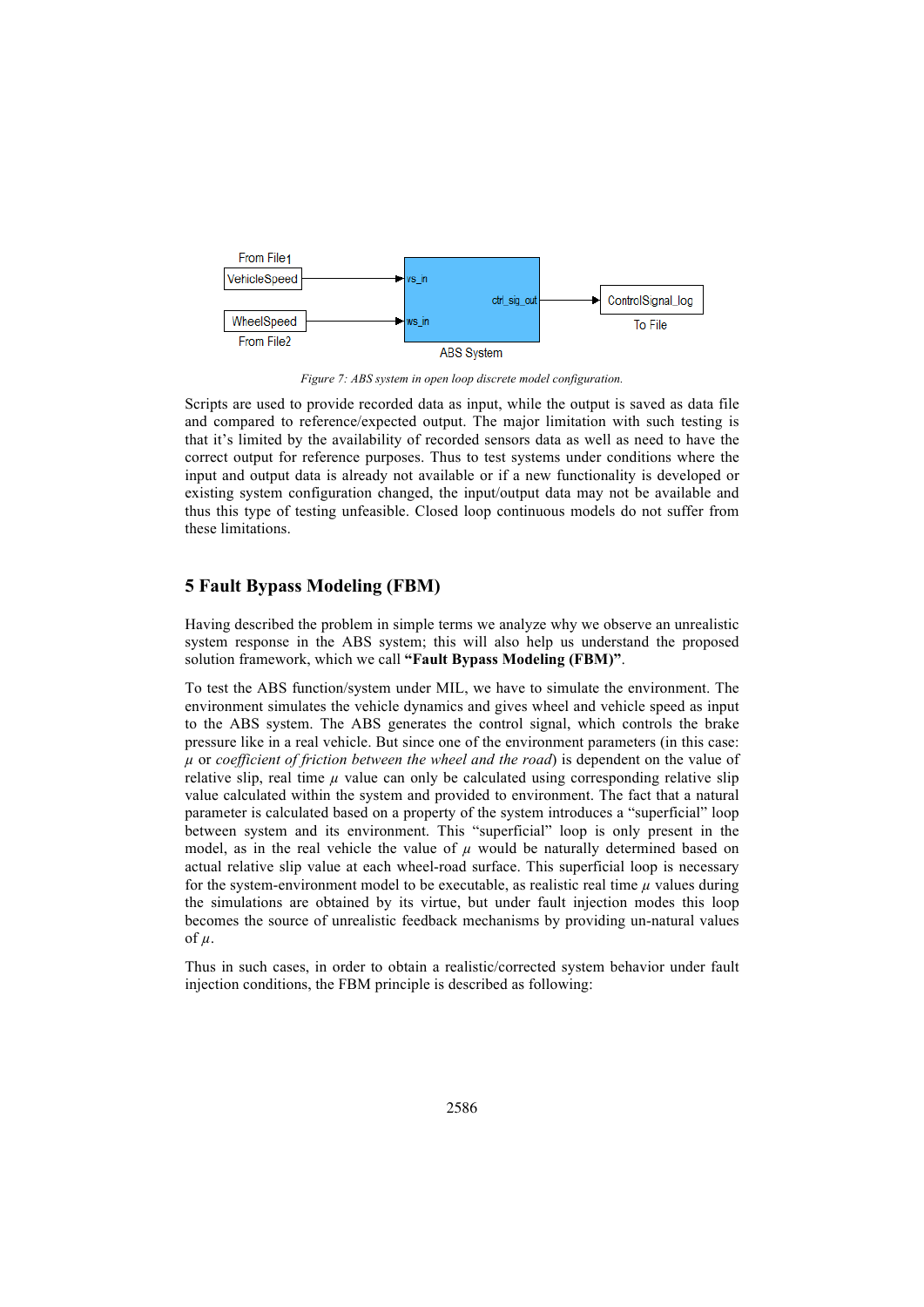*"If a signal injected with faults or its derivative is used to calculate/control any natural*  environment parameter(s)<sup>1</sup>, the part of signal or its derivative which is used to *calculate/control the environment parameter(s) should be made fault free to break the unrealistic feedback loop"*



**Environment Model** 

*Figure 8: ABS system-environment model representation in Simulink with fault injector setup using FBM.*

The FBM setup although very similar to control system setup, the FBM principle is fundamentally different from that of control theory. In control system the controller senses the output of system, compares it to the expected/desired behavior and computes the corrective action based on model of systems response [AM08], whereas FBM principle is used while designing new systems to get the correct system response under fault injection conditions. The desired behavior of system is mostly unknown in case of FBM, while it is a must for using a control system using control theory.



#### *Figure 9: Control module*

Use of FBM principle in our case of ABS system is as follows: since the value of  $\mu$  in on-road conditions is not affected by the calculated value of wheel speed sensors but only by the actual wheel speed, the effect of fault injection on this signal should be bypassed to calculate the real value of relative slip and provided to the environment model for correct value prediction of  $\mu$  according to actual natural scenario. This is

-

<sup>1</sup> *Natural Environment Parameter here refers to such a parameter, which is not a property of system but needs correct value from system to define its correct state/value.*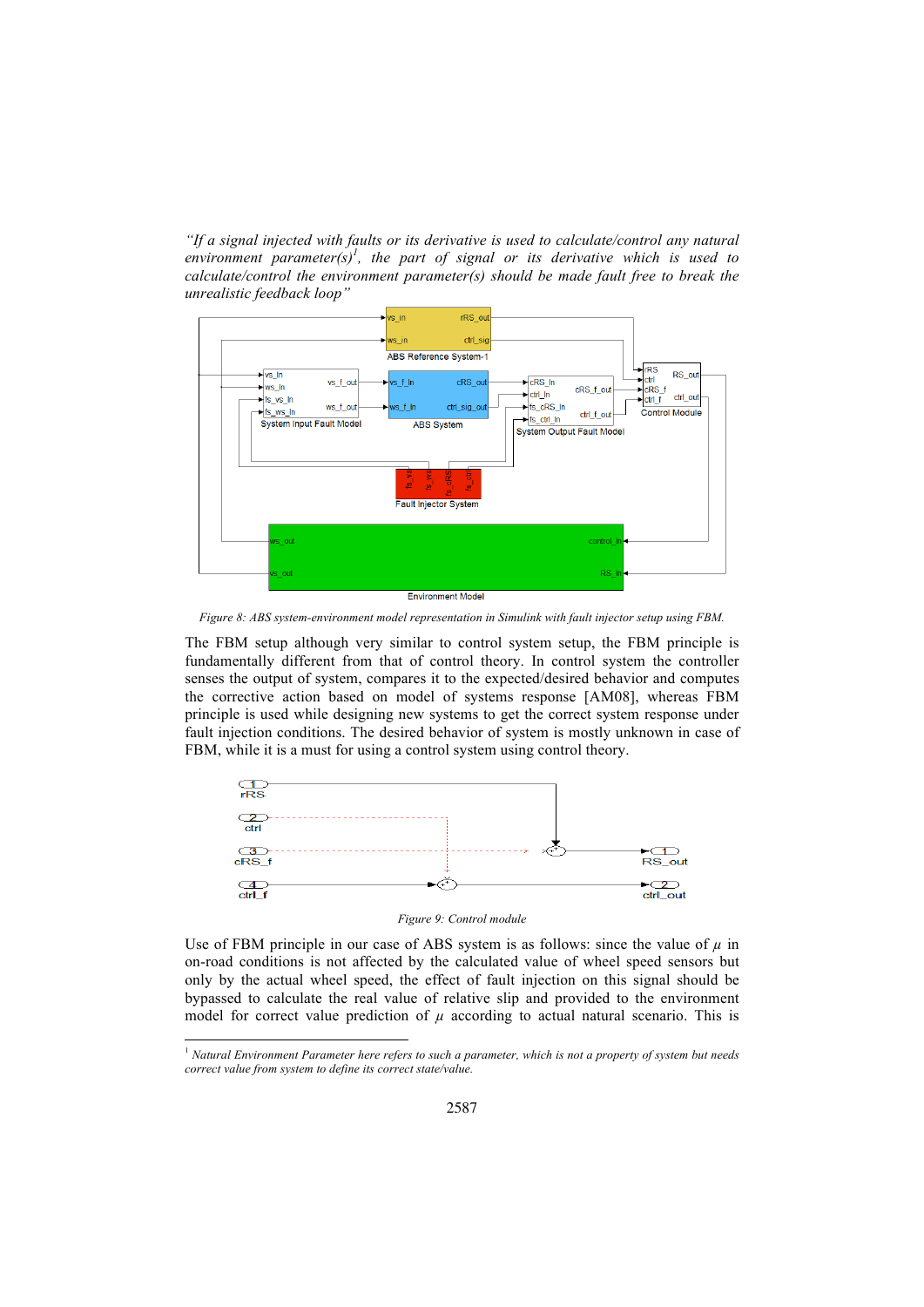achieved in our model by using a second instance of our system model (*ABS Reference System-1 in* Figure 8), which takes the system inputs that by pass the fault injection. And using the control module (figure 9) real relative slip value are provided to the environment, while the ABS system control value (*ctrl\_sig*) that is affected by the injected fault is not bypassed and used to determine the actual system behavior under fault scenario.



*Figure 10: Using FBM shows wheel locking at t=6sec, time of fault injection.*



*Figure 11: Using FBM shows for this system, the stopping distance would increase by approx. 6m under given fault conditions.*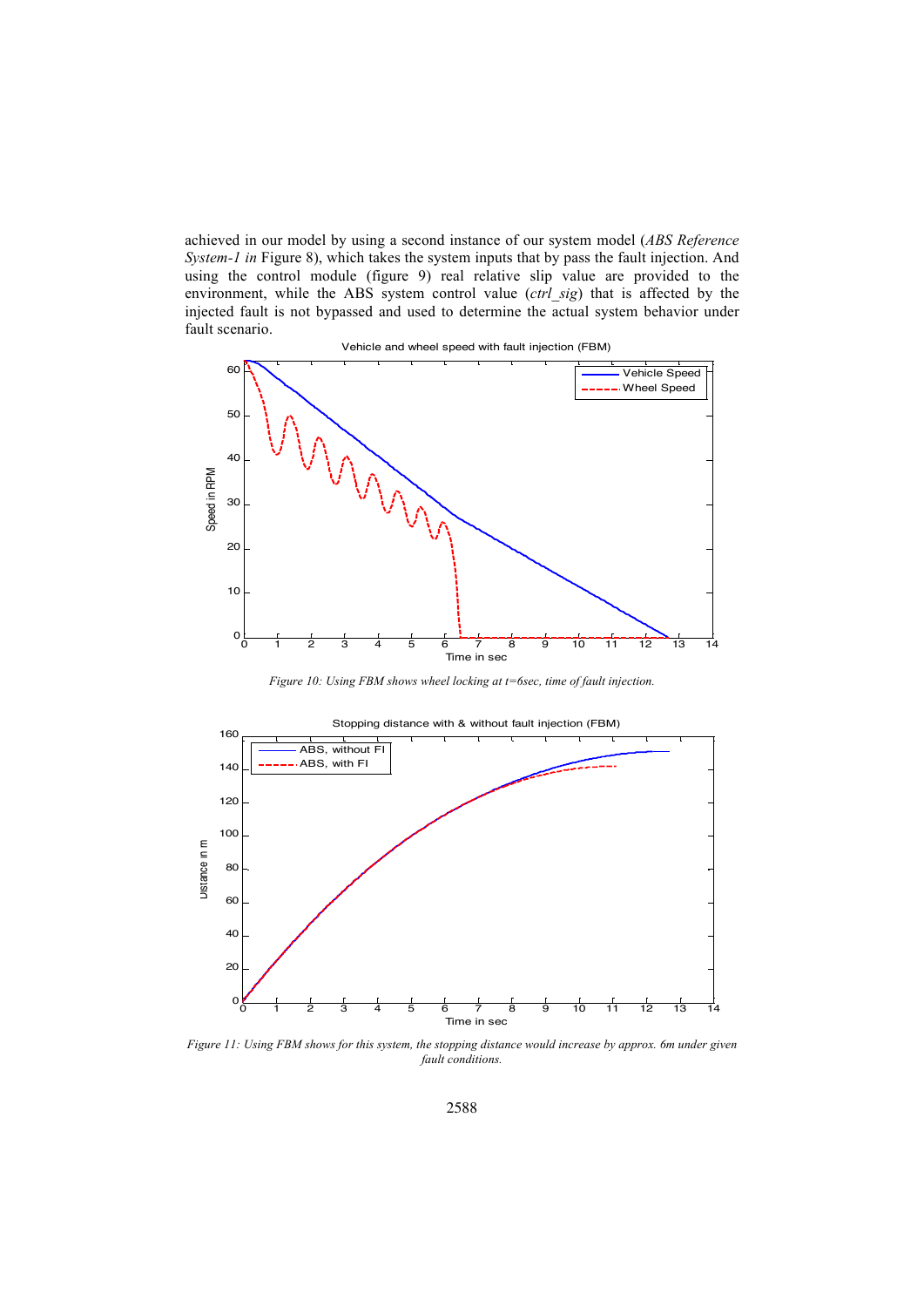Using the proposed FBM, the system can be simulated with various types of faults to simulate different faulty conditions that can affect the ABS system. Figure 10 shows the system output that matches the tester's expectation on encountering a faulty wheel speed sensor, the wheel gets locked soon after the fault is injected and vehicle stops under normal braking conditions without ABS system functionality. Figure 11 indicates an expected increase in stopping distance by about 6meters and stopping time by about 3sec, if wheel speed senor is failed in the described conditions, such analysis and information availability at design or early development phase is highly valuable to validate as well as to improve the system design and implementation.

The signals that should be by-passed can be easily identified using the FBM principle, i.e. signals, which directly or indirectly influence the value of parameters that in an actual scenario would be naturally determined and not depend on system, should be bypassed when using fault injection. The applicability and generalizability of proposed approach is wide in the context of robust environment modelling. In cases where environment parameters such as coefficient of friction, coefficient of thermal expansion, etc.; where the value of environment parameter depends on the system state, FBM principle can be used to design robust environment models that not only work in normal working conditions, but can also provide realistic outputs under fault injected conditions. FBM principle can be incorporated in the environment model itself or systemenvironment model can be configured similar to case presented here, to study system behaviour under fault scenarios. The preferential mode of modelling would be incorporate FBM within the environment model itself.

# **6 Conclusions**

Model-based development is already widely adopted in automotive and other sectors, software components in these domains are no longer hand written but usually modeled with MATLAB/Simulink, Statemate or similar tools. These behavioral models offer significant opportunity to verify and validate intended functionality and assess their dependability at an early development stages. Fault injection techniques can be used for dependability evaluation at model levels as they have been used for hardware artifacts. However interdependencies between the system and its environment at model level may cause unrealistic system behavior under fault injection conditions. In this paper we observed this with the help of ABS system example in Simulink. The problem limits the use of fault injection techniques at early stages of development which implies difficulty in testing behavioral models for real life scenarios such as sensor failures, disrupted signals, impact of noise etc.

A framework referred to as Fault Bypass Modeling (FBM) is introduced and evaluated using a case example from automotive domain. Using FBM framework, helps obtain realistic system behavior under fault injection modes. This ensures that correct system behavior/response under real life situations can be studied and analyzed very early in the development cycle. A number of test cases can be designed based on known failure modes and simulated in virtual environment to test models allowing the selection of models with best fault tolerant properties for further development.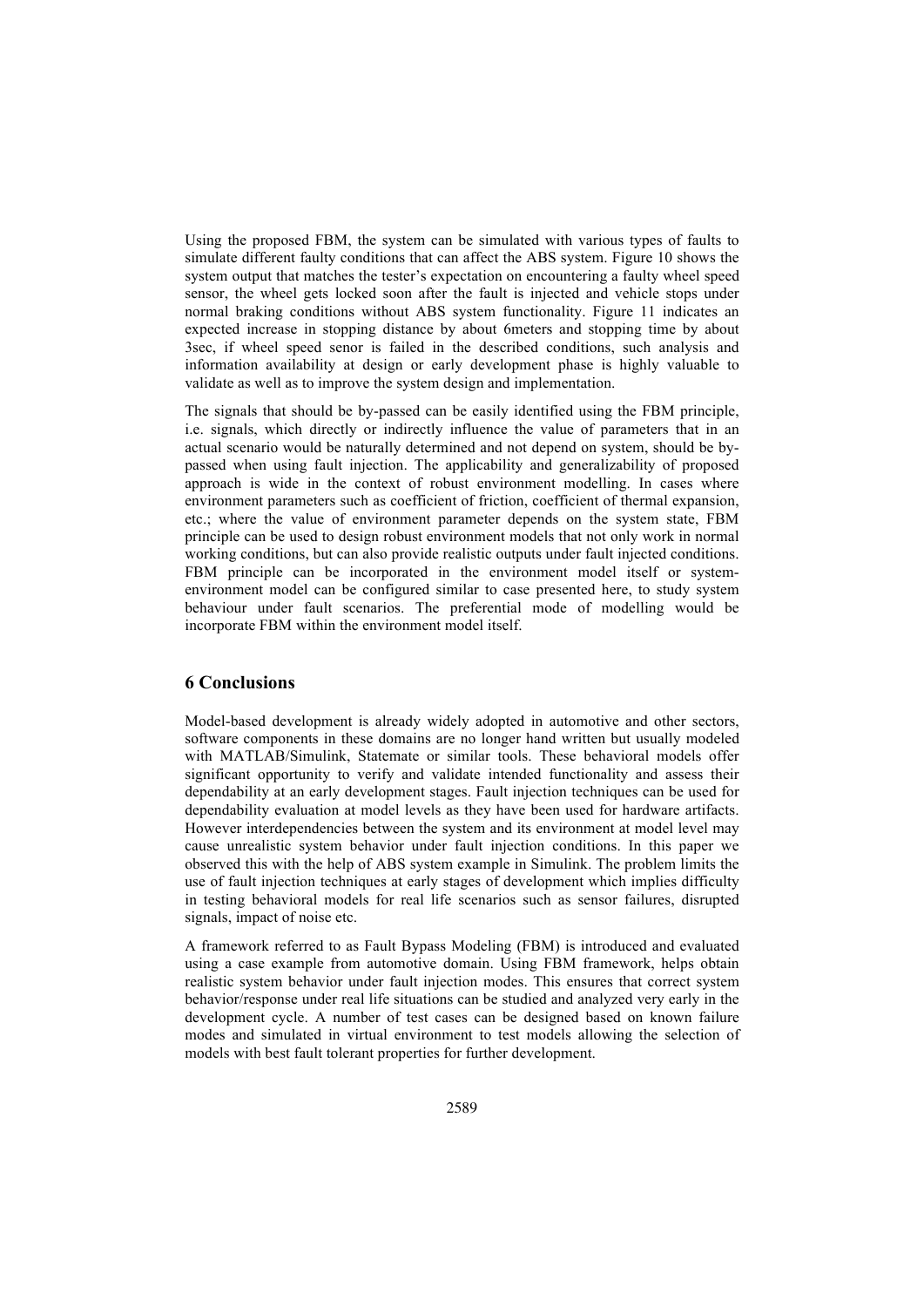Allowing system behavior analysis early in the development cycle will help reducing the late defects; improve the quality of function/software under development and also reduce the development time. Further early system behavior analysis for real life scenarios also imply better communication and understanding between the multidisciplinary development teams. These advantages are especially useful while developing safety critical functions where quality and reliability are of prime importance. Today, embedded software functions development in automotive as well as other domains such as aerospace is increasingly designed using model-based methods. MBD has many advantages, which are well documented.

Historically, the use of fault injection techniques for closed loop model testing has been limited due to difficulties in separating the system failure due to injected fault or system failure due to un-natural feedback as result of system-environment interdependencies. Using FBM resolves this specific problem thus making it possible to use fault injection techniques correctly to test behavioral models for dependability evaluation, robustness and correct functionality. Applying FBM means that models can be tested under closed loop configuration with continuous or discrete signals. Close loop testing allows test engineers to build/model number of test cases based on real scenarios – thus quickly expanding the test space without exponential growth of testing effort. Combining fault injection on the model level with continuous testing, nightly testing or similar techniques, provides possibilities of continuous quality assurance of functionality and shorter feedback loops. Storing test cases with injected faults in libraries and adding new test cases over time decreases the probability of defects slipping to the customers which is unacceptable for safety critical software.

By allowing more efficient testing of models, FBM helps in early defect detection, which not only saves significant cost but also reduced the development time. Using fault injection techniques at models level for dependability evaluation implies that dependability evaluation of given system can be done already at the function development level (compared to system development or integration level as it is done today), more robust models can thus be identified and developed, effectiveness of faulttolerance mechanism can also be evaluated and shortcomings identified/removed early. Preliminary evaluation of FBM applicability in industrial setting was done at Volvo Cars by conducting two semi-structured interviews with designers/developers with minimum experience of 30 years in model development and testing. The feedback obtained was positive, indicating that it could prove to be useful to evaluate correctly what-if scenarios for complex functions very early in the development process. However it was also pointed out in the initial evaluation that FBM if used should be integral part of environment models as the system developers and testers expects the environment models to be free from superficial loops/ system dependencies.

Future work in this area is expected to use and validate the framework with further case studies on industrial scale models and incorporate the initial feedback by making FBM integral part of the environment model, this would mean that system developers and testers do not have to take into account the FBM, but the development/modeling of environment models for the given system, FBM should be implemented to allow correct model testing using fault injection techniques.